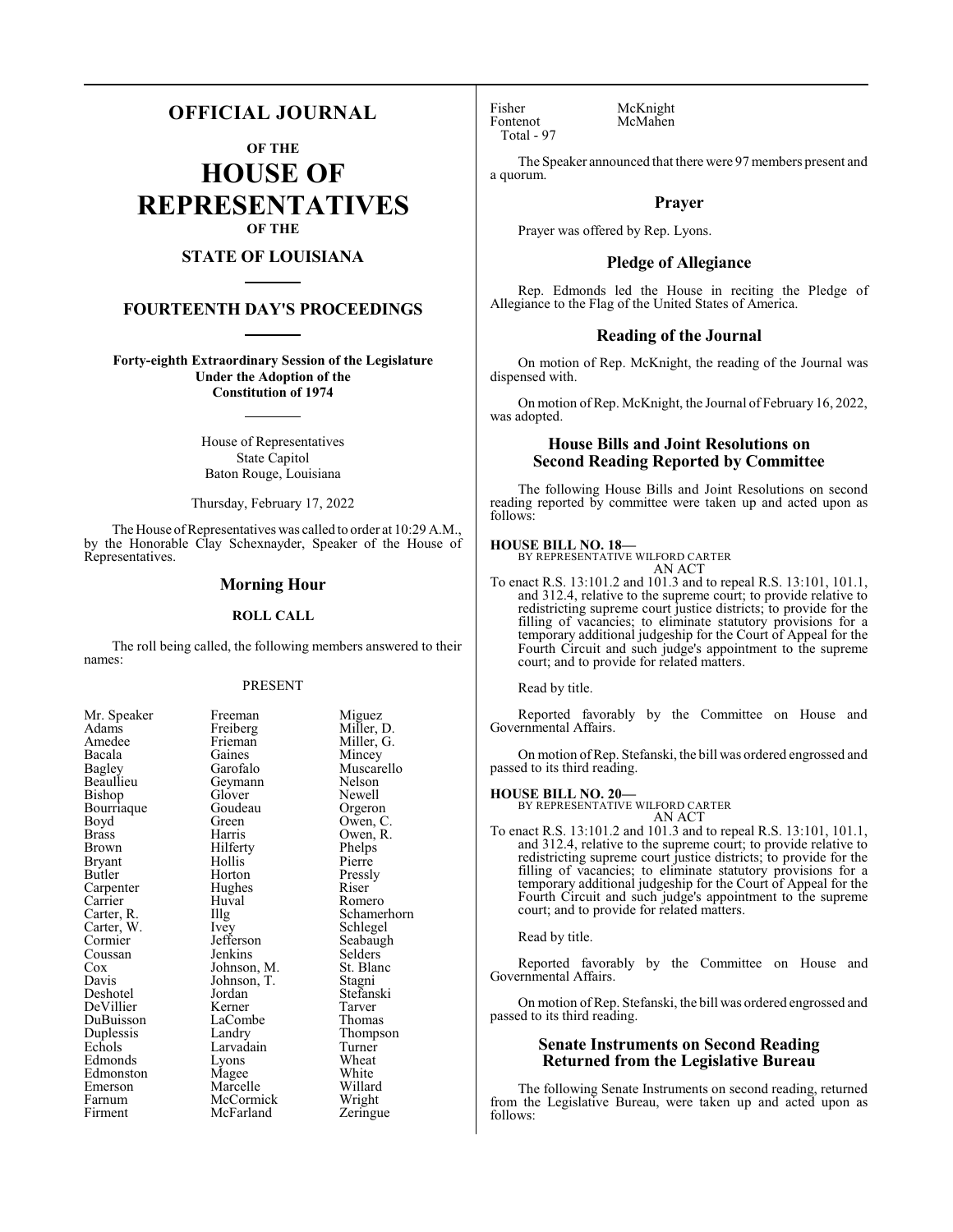# Page 2 HOUSE

14th Day's Proceedings - February 17, 2022

#### **SENATE BILL NO. 1—** BY SENATOR CORTEZ

AN ACT

To enact R.S. 24:35.1 and to repeal R.S. 24:35, relative to legislative redistricting; to provide for the election districts for the Senate of the Legislature of Louisiana; to provide for effective dates; and to provide for related matters.

Read by title.

Reported favorably by the Committee on House and Governmental Affairs.

Reported without amendments by the Legislative Bureau.

On motion of Rep. Stefanski, the bill was ordered passed to its third reading.

#### **SENATE BILL NO. 5—** BY SENATOR HEWITT

AN ACT

To enact R.S. 18:1276 and to repeal R.S. 18:1276.1, relative to congressional districts; to provide for the redistricting of Louisiana's congressional districts; to provide with respect to positions and offices, other than congressional, which are based upon congressional districts; to provide for the effectiveness; and to provide for related matters.

Read by title.

Reported favorably by the Committee on House and Governmental Affairs.

Reported without amendments by the Legislative Bureau.

On motion of Rep. Stefanski, the bill was ordered passed to its third reading.

#### **SENATE BILL NO. 14—** BY SENATORS CORTEZ AND FOIL

AN ACT

To enact R.S. 17:2.2 and to repeal R.S. 17:2.1, relative to redistricting; to provide for election districts for the State Board of Elementary and SecondaryEducation; to provide for election of members; to provide for effectiveness; and to provide for related matters.

Read by title.

Reported with amendments by the Committee on House and Governmental Affairs.

The committee amendments were read as follows:

#### **HOUSE COMMITTEE AMENDMENTS**

Amendments proposed by House Committee on House and Governmental Affairs to Engrossed Senate Bill No. 14 by Senator Cortez

### AMENDMENT NO. 1

On page 1, delete lines 13 through 17 and delete page 2 and on page 3, delete lines 1 through 25 and insert the following:

 $(1)$  District 1 is composed of Precincts 1, 2, 3, 4, 5, 7, 8, 9, 10, 11, 12, 13, 14, 15, 16, 17, 18, 19, 20, 21, 22, 23, 24, 25, 26, 27, 28, 29, 30, 31, 32, 33, 34, 35, 36, 37, 38, 39, 40, 41, 42, 43, 44, 45, 46, 51, 52, 53, 54, 55, 56, 58, 59, 60, 61, 62, 63, 64, 65, 66, 67, 68, 69, 70, 71, 72, 73, 74, 75, 76, 77, 78, 79, 80, 81, 82, 83, 84, 85, 86, 87, 88, 89, 90, 91, 92, 93, 94, 95, 96, 97, 98, 99, 100, 101, 102, 103, 105, 106, 116, 117, 118, 119, 120, 121, 122, 123, 124, 125A, 125B, 126,

127, 128, 129, 130, 132, 134, 136, 138, 170, 171, 172, 175, 176, 177, 178, 179A, 182, 183, 184, 185A, 189, 190, 204, 1-H, 2-H, 3-H, 4-H, 5-H, 6-H, 7-H, 8-H, 9-H, 1-K, 2-K, 3-K, 4-K, 5-K, 6-KA, 6-KB,<br>7-KA, 7-KB, 8-K, 9-K, 10-K, 11-K, 12-K, 13-KA, 14-K, 16-K, 17-K, 7-KA, 7-KB, 8-K, 9-K, 10-K, 11-K, 12-K, 13-KA, 14-K, 16-K, 17-K, 18-K, 19-K, 20-K, 25-K, 27-K, 28-K, 29-K, 34-K, 35-K, 1-W, 3-W,  $\overline{6}$ -W,  $\overline{6}$ -W, and  $\overline{7}$ -W of Jefferson Parish; Precincts 3-20, 4-8, 4-9, 4-11, 4-14, 4-15, 4-17, 4-17A, 4-18, 4-20, 4-21, 4-22, 4-23, 5-15, 5-16, 5-17, 5-18, 7-41, 7-42, 13-4, 13-6, 13-7, 13-8, 13-9, 13-10, 14-1, 14-2, 14-3, 14-4, 14-5, 14-6, 14-7, 14-8, 14-9, 14-10, 14-11, 14-12, 14-13A, 14-14, 14-15, 14-16, 14-17, 14-18A, 14-19, 14-20, 14-21, 16-1, 16-1A, 16-2, 17-1, 17-17, 17-18, 17-18A, 17-19, and 17-20 of Orleans Parish; and St. Tammany Parish.

(2) District 2 is composed of Precincts  $1-1$ ,  $1-2$ ,  $2-1$ ,  $2-2$ 4-1, 4-2, 4-3, 5-1, 5-5, 6-1, 6-2, 6-3, and 7-1 of Assumption Parish; Precincts 57, 104, 108, 115, 131, 133, 150, 151, 152, 153, 154, 155, 156, 157A, 157B, 173, 174, 179B, 180, 181, 185B, 187, 188, 191,<br>194A, 195, 196, 197A, 197B, 200, 201, 202, 205, 210, 211, 212, , 196, 197A, 197B, 200, 201, 202 213A, 213B, 213C, 214A, 214B, 215, 216A, 216B, 216C, 217,<br>232A, 232B, 1-G, 2-G, 4-G, 6-G, 7-G, 13-KB, 15-K, 21-K, 2 232A, 232B, 1-G, 2-G, 4-G, 6-G, 7-G, 13-KB, 15-K, 21-K, 22-K, 23-K, 24-K, 26-K, 30-K, 31-K, 33-K, and 2-W of Jefferson Parish; Precincts 1-1, 1-2, 1-5, 1-6, 2-1, 2-2, 2-4, 2-6, 2-7, 3-1, 3-8, 3-9, 3-12, 3-14, 3-15, 3-18, 3-19, 4-2, 4-3, 4-5, 4-6, 5-1, 5-2, 5-3, 5-5, 5-7, 5-8, 5-9, 5-10, 5-11, 5-12, 5-13, 6-1, 6-2, 6-4, 6-6, 6-7, 6-8, 6-9, 7-1,<br>5-8, 5-9, 5-10, 5-11, 5-12, 5-13, 6-1, 6-2, 6-4, 6-6, 6-7, 6-8, 6-9, 7-1,<br>7-2, 7-4, 7-5, 7-6, 7-7, 7-8, 7-9A, 7-10, 7-11, 7-12, 7-13, 7-14, 7-15, 7-2, 7-4, 7-5, 7-6, 7-7, 7-8, 7-9A, 7-10, 7-11, 7-12, 7-13, 7-14, 7-15, 7-16, 7-17, 7-18, 7-19, 7-20, 7-21, 7-23, 7-24, 7-25, 7-25A, 7-26, 7-27, 7-27B, 7-28, 7-28A, 7-29, 7-30, 7-32, 7-33, 7-35, 7-37, 7-37A, 7-40, 8-1, 8-2, 8-4, 8-6, 8-7, 8-8, 8-9, 8-12, 8-13, 8-14, 8-15, 8-19, 8-20, 8-21, 8-22, 8-23, 8-24, 8-25, 8-26, 8-27, 8-28, 8-30, 9-1, 9-3, 9-4, 9-5, 9-6, 9-7, 9-8, 9-9, 9-10, 9-11, 9-12, 9-13, 9-14, 9-15, 9-16, 9-17, 9-19, 9-21, 9-23, 9-25, 9-26, 9-28, 9-28C, 9-29, 9-30, 9-30A, 9-31, 9-31A, 9-31B, 9-31D, 9-32, 9-33, 9-34A, 9-35, 9-35A, 9-36, 9-36B, 9-37, 9-38, 9-38A, 9-39, 9-39B, 9-40, 9-40A, 9-40C, 9-41, 9-41A, 9-41B, 9-41C, 9-41D, 9-42, 9-42C, 9-43A, 9-43B, 9-43C, 9-43E, 9-43F, 9-43G, 9-43H, 9-43I, 9-43J, 9-43K, 9-43L, 9-43M, 9-43N, 9-44, 9-44A, 9-44B, 9-44D, 9-44E, 9-44F, 9-44G, 9-44I, 9-44J, 9-44L, 9-44M, 9-44N, 9-44O, 9-44P, 9-44Q, 9-45, 9-45A, 10-3, 10-6, 10-7, 10-8, 10-9, 10-11, 10-12, 10-13, 10-14, 11-2, 11-3, 11-4, 11-5, 11-8, 11-9, 11-10, 11-11, 11-12, 11-13, 11-14, 11-17, 12-1, 12-2, 12-3, 12-4, 12-5, 12-6, 12-7, 12-8, 12-9, 12-10, 12-11, 12-12, 12-13, 12-14, 12-16, 12-17, 12-19, 13-1, 13-2, 13-3, 13-5, 13-11, 13-12, 13-13, 13-14, 13-15, 13-16, 14-23, 14-24A, 14-25, 14-26, 15-1, 15-2, 15-3, 15-5, 15-6, 15-8, 15-9, 15-10, 15-11, 15-12, 15-12A, 15-13, 15-13A, 15-13B, 15-14, 15-14A, 15-14B, 15-14C, 15-14D, 15-14E, 15-14F, 15-14G, 15-15, 15-15A, 15-15B, 15-16, 15-17, 15-17A, 15-17B, 15-18, 15-18A, 15-18B, 15-18C, 15-18D, 15-18E, 15-18F, 15-19, 15-19A, 15-19B, 15-19C, 16-3, 16-4, 16-5, 16-6, 16-7, 16-8, 16-9, 17-2, 17-3, 17-4, 17-5, 17-6, 17-7, 17-8, 17-9, 17-10, 17-11, 17-12, 17-13, 17-13A, 17-14, 17-15, and 17-16 of Orleans Parish; St. Charles Parish; St. James Parish; and St. John the Baptist Parish.

(3) District 3 is composed of Precincts 2-3, 2-4, 3-1, 3-2, 5-2, 5-3, 7-2, 7-3, 8-1, and 9-1 of Assumption Parish; Iberia Parish; Precincts 4, 5, 25, 26, and 27 of Iberville Parish; Precincts 192, 193A, 193B, 194B, 198, 199, 203, 226, 227, 228, 229, 230, 231, 234, 235, 236, 237, 238A, 238B, 246, 247, 248, 3-G, 5-G, 8-G, 9-G, 10-G, 11-G, 12-G, 13-G, 1-GI, and 1-L of Jefferson Parish; Lafourche Parish; Plaquemines Parish; St. Bernard Parish; Precincts 7, 7A, 13, 14, 15, 16, 17, 29, 30, 31, 39, and 40 of St. Landry Parish; Precincts 1, 2, 3, 4, 5, 6, 7, 8, 9, 10, 11, 12, 13, 14, 15, 16, 20, 21, 22, 24, 25, 27, 28, and 29 of St. Martin Parish; St. Mary Parish; Terrebonne Parish; and Precincts 16, 19A-1, 21, 21A, 23, 26A, 28, 29, 32B, 34, 34A, 35, 36A-1, 37, 38, 39, 40, 41, 42A, 42B, 44, 45A, 46A, 46B-1, 46B-2, 46B-3, 46B-4, 49B-1, 49B-2, 50A, 51, 53, 57A, and 57B of Vermilion Parish."

#### AMENDMENT NO. 2

On page 3, delete line 29 and delete page 4 and on page 5, delete lines 1 through 22 and insert the following: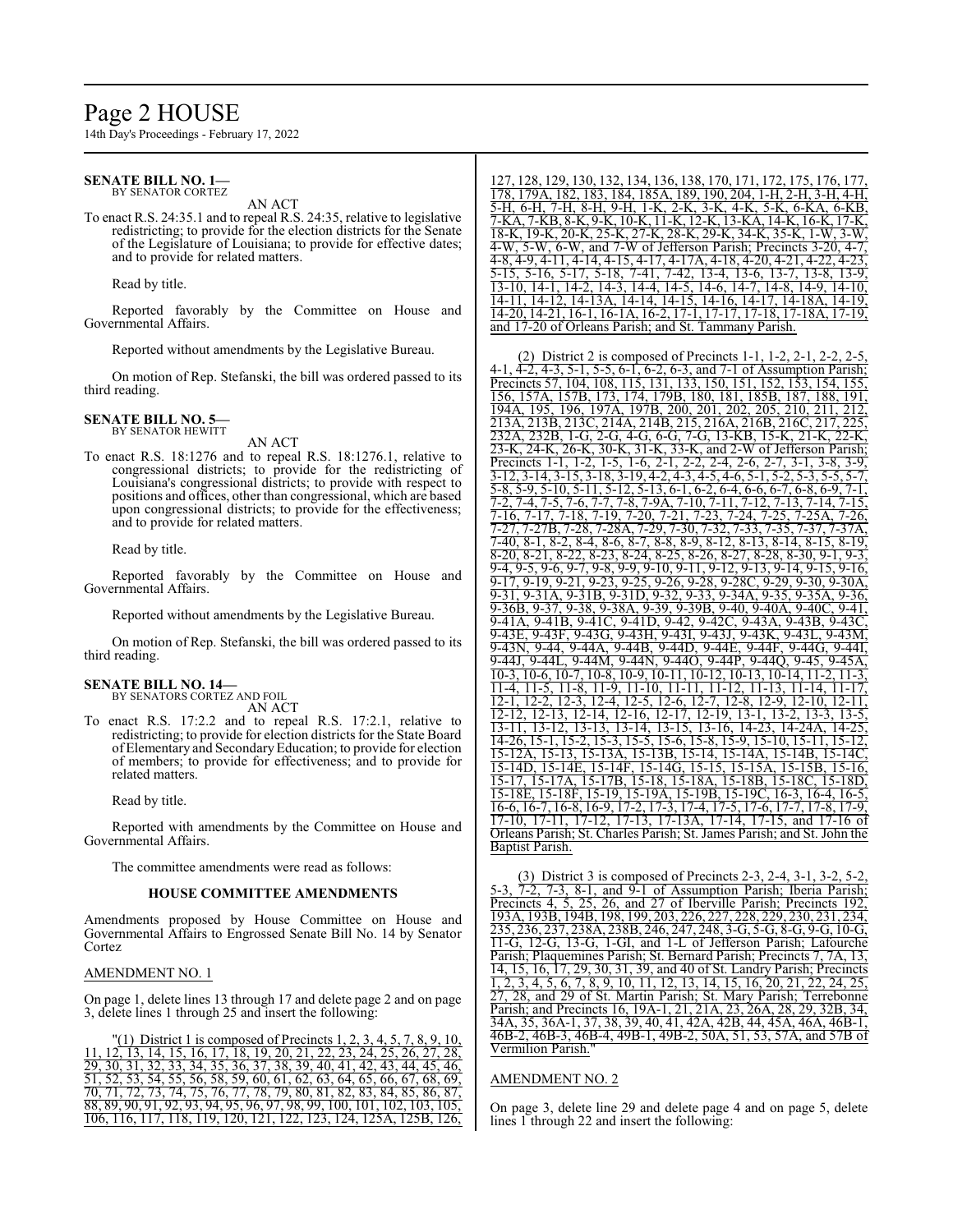# Page 3 HOUSE

14th Day's Proceedings - February 17, 2022

"(5) District 5 is composed of Avoyelles Parish; Caldwell Parish; Catahoula Parish; Claiborne Parish; Concordia Parish; East Carroll Parish; Franklin Parish; Grant Parish; Jackson Parish; La Salle Parish; Lincoln Parish; Madison Parish; Morehouse Parish; Ouachita Parish; Rapides Parish; Richland Parish; Tensas Parish; Union Parish; and West Carroll Parish.

(6) District 6 is composed of Precincts 1, 2, 3, 4, 5, 6, 7, 8, 9, 10, 11, 12, 13, 14, 15, 16, 17, 18, 20, 21, 22, 23, 24, 25, 26, 27, 31, 32, 33, 34, 35, 40, 41, 43, 58, 61, 62, 63, 64, 66, 71, 72, 73, 76, 77, and 78 of Ascension Parish; Precincts 1-7, 1-8, 1-9, 1-12, 1-33, 1-34, 1-35, 1-39, 1-40, 1-41, 1-42, 1-43, 1-44, 1-46, 1-47, 1-48, 1-49, 1-52, 1-53, 1-55, 1-56, 1-57, 1-60, 1-64, 1-65, 1-69, 1-72, 1-74, 1-75, 1-76, 1-79, 1-80, 1-89, 1-90, 1-98, 1-99, 1-103, 1-105, 2-6, 2-7, 2-8, 2-18, 2-21, 2-26, 2-29, 2-33, 2-34, 2-35, 2-36, 3-1, 3-2, 3-3, 3-4, 3-6, 3-7, 3-9, 3-10, 3-11, 3-13, 3-14, 3-15, 3-16, 3-17, 3-18, 3-19, 3-21, 3-22, 3-25, 3-26, 3-27, 3-28, 3-29, 3-30, 3-31, 3-32, 3-33, 3-34, 3-35, 3-36, 3-37, 3-38, 3-39, 3-40, 3-41, 3-43, 3-45, 3-46, 3-47, 3-48, 3-49, 3-51, 3-52, 3-53, 3-56, 3-58, 3-59, 3-60, 3-61, 3-62, 3-63, 3-64, 3-66, 3-67, 3-68, 3-70, 3-71, and 3-72 of East Baton Rouge Parish; Livingston Parish; and Precincts 27, 28, 33, 40, 40A, 41, 42, 42A, 43, 44, 45, 45A, 46, 47, 48, 49, 70, 70A, 71, 72, 72A, 73, 74, 112, 114, 116, 117, 118, 119, 120, 120A, 120B, 121, 121A, 122, 122A, 122B, 123, 124, 124A, 125, 127, 127A, 129, 129A, 133, 133A, 137, 137A, 137B, 137C, 137D, 139, 141, 141A, 143, 143A, 145, 147, 149, 149A, and 151 of Tangipahoa Parish.

(7) District 7 is composed of Acadia Parish; Allen Parish; Beauregard Parish; Calcasieu Parish; Cameron Parish; Jefferson Davis Parish; Precincts 1, 2, 3, 6, 8, 12, 26, 27, 28, 29, 30, 31, 32, 33, 34, 35, 36, 37, 38, 39, 40, 41, 42, 43, 44, 45, 46, 47, 48, 49, 65, 66, 67, 69, 70, 71, 72, 73, 74, 75, 76, 77, 78, 79, 80, 81, 82, 83, 84, 85, 86, 87, 88, 89, 90, 91, 92, 93, 94, 95, 96, 97, 98, 99, 100, 101, 102, 103, 104, 105, 106, 107, 108, 109, 110, 111, 114, 115, 116, 117, 118, 119, 120, 121, 122, 123, 124, 125, 126, 127, and 128 of Lafayette Parish; Precincts 41, 42, and 43 of St. Landry Parish; and Precincts 1, 2, 5A, 6, 7A-1, 7B, 8B, 9, 10A, 11, 12, 14, 18, 19A, 19B, 20A-2, 20B-1, 24, 25, 25A, and 26 of Vermilion Parish.

(8) District 8 is composed of Precincts 28, 30, 36, 37, 39, 42, 44, 45, 47, 48, 50, 51, 52, 53, 54, 55, 57, and 65 of Ascension Parish; Precincts 1-1, 1-2, 1-3, 1-4, 1-5, 1-6, 1-10, 1-11, 1-13, 1-14, 1-15, 1-16, 1-17, 1-18, 1-19, 1-20, 1-21, 1-22, 1-23, 1-24, 1-25, 1-26, 1-27, 1-28, 1-29, 1-30, 1-31, 1-32, 1-36, 1-37, 1-38, 1-45, 1-50, 1-51, 1-54, 1-58, 1-59, 1-61, 1-62, 1-63, 1-66, 1-67, 1-68, 1-70, 1-71, 1-73, 1-77, 1-78, 1-81, 1-82, 1-83, 1-84, 1-85, 1-86, 1-87, 1-88, 1-91, 1-92, 1-93, 1-94, 1-95, 1-97, 1-100, 1-101, 1-102, 1-104, 1-107, 2-1, 2-2, 2-3, 2-4, 2-5, 2-9, 2-10, 2-11, 2-12, 2-13, 2-14, 2-15, 2-16, 2-17, 2-19, 2-20, 2-22, 2-23, 2-24, 2-25, 2-27, 2-28, 2-30, 2-31, 2-32, 2-37, 3-5, 3-8, 3-12, 3-20, 3-23, 3-24, 3-44, 3-50, 3-54, 3-55, 3-57, 3-65, and 3-69 of East Baton Rouge Parish; East Feliciana Parish; Evangeline Parish; Precincts 1, 3, 6, 7, 9, 10, 11, 12, 13, 13C, 14, 14A, 15, 15B, 16, 17, 18, 19, 20, 21, 22, 23, 24, 28, 29, 31, and 32 of Iberville Parish; Precincts 4, 5, 7, 9, 10, 11, 13, 14, 15, 16, 17, 18, 19, 20, 21, 22, 23, 24, 25, 51, 52, 53, 54, 55, 56, 57, 58, 59, 60, 61, 62, 63, 64, 68, 112, and 113 of Lafayette Parish; Pointe Coupee Parish; St. and 113 of Lafayette Parish; Pointe Coupee Parish;  $\overline{\phantom{a}}$ Helena Parish; Precincts 1, 2, 3, 4, 5, 6, 8, 9, 10, 11, 12, 18, 19, 20, 21, 22, 23, 24, 25, 26, 27, 28, 32, 33, 34, 35, 36, 37, 38, 44, 45, 46, 47, 48, 49, 50, 51, and 52 of St. Landry Parish; Precincts 17, 18, 19, 23, and 26 of St. Martin Parish; Precincts 1, 2, 6, 11, 15, 16, 17, 18, 26, 101, 102, 104, 104A, 105, 106, 106A, 107, 108, 109, 110, 111A, and 115B of Tangipahoa Parish; Washington Parish; West Baton Rouge Parish; and West Feliciana Parish."

Reported without amendments by the Legislative Bureau.

On motion of Rep. Stefanski, the amendments were adopted.

On motion of Rep. Stefanski, the bill, as amended, was ordered passed to its third reading.

#### **SENATE BILL NO. 15—** BY SENATOR HEWITT

AN ACT

To enact R.S. 13:101.2 and 101.3, and to repeal R.S. 13:101, 101.1, and 312.4, relative to the supreme court; to provide relative to redistricting supreme court justice districts; to provide for the filling of vacancies; to eliminate statutory provisions for a temporary additional judgeship for the Court of Appeal for the Fourth Circuit and such judge's appointment to the supreme court; and to provide for related matters.

#### Read by title.

Reported with amendments by the Committee on House and Governmental Affairs.

The committee amendments were read as follows:

#### **HOUSE COMMITTEE AMENDMENTS**

Amendments proposed by House Committee on House and Governmental Affairs to Reengrossed Senate Bill No. 15 by Senator **Hewitt** 

# AMENDMENT NO. 1

On page 5, line 25, after "Section" delete the remainder of the line, delete lines 26 through 29 and on page 6 delete lines 1 through 13, and insert "4. This Act shall become effective on January 1, 2023."

Reported without amendments by the Legislative Bureau.

On motion of Rep. Stefanski, the amendments were adopted.

On motion of Rep. Stefanski, the bill, as amended, was ordered passed to its third reading.

**SENATE BILL NO. 19—**

BY SENATORS REESE AND CATHEY AN ACT

To enact R.S. 45:1161.4 and to repeal R.S. 45:1161.5, relative to redistricting; to provide for election districts for the Public Service Commission; to provide for election of commissioners; to provide for effectiveness; and to provide for related matters.

Read by title.

Reported favorably by the Committee on House and Governmental Affairs.

Reported without amendments by the Legislative Bureau.

On motion of Rep. Stefanski, the bill was ordered passed to its third reading.

## **Suspension of the Rules**

On motion of Rep. Magee, the rules were suspended in order to take up and consider Petitions, Memorials, and Communications at this time.

# **Petitions, Memorials, and Communications**

The following petitions, memorials, and communications were received and read:

## **Message from the Senate**

# **HOUSE BILLS**

#### February 17, 2022

To the Honorable Speaker and Members of the House of Representatives: